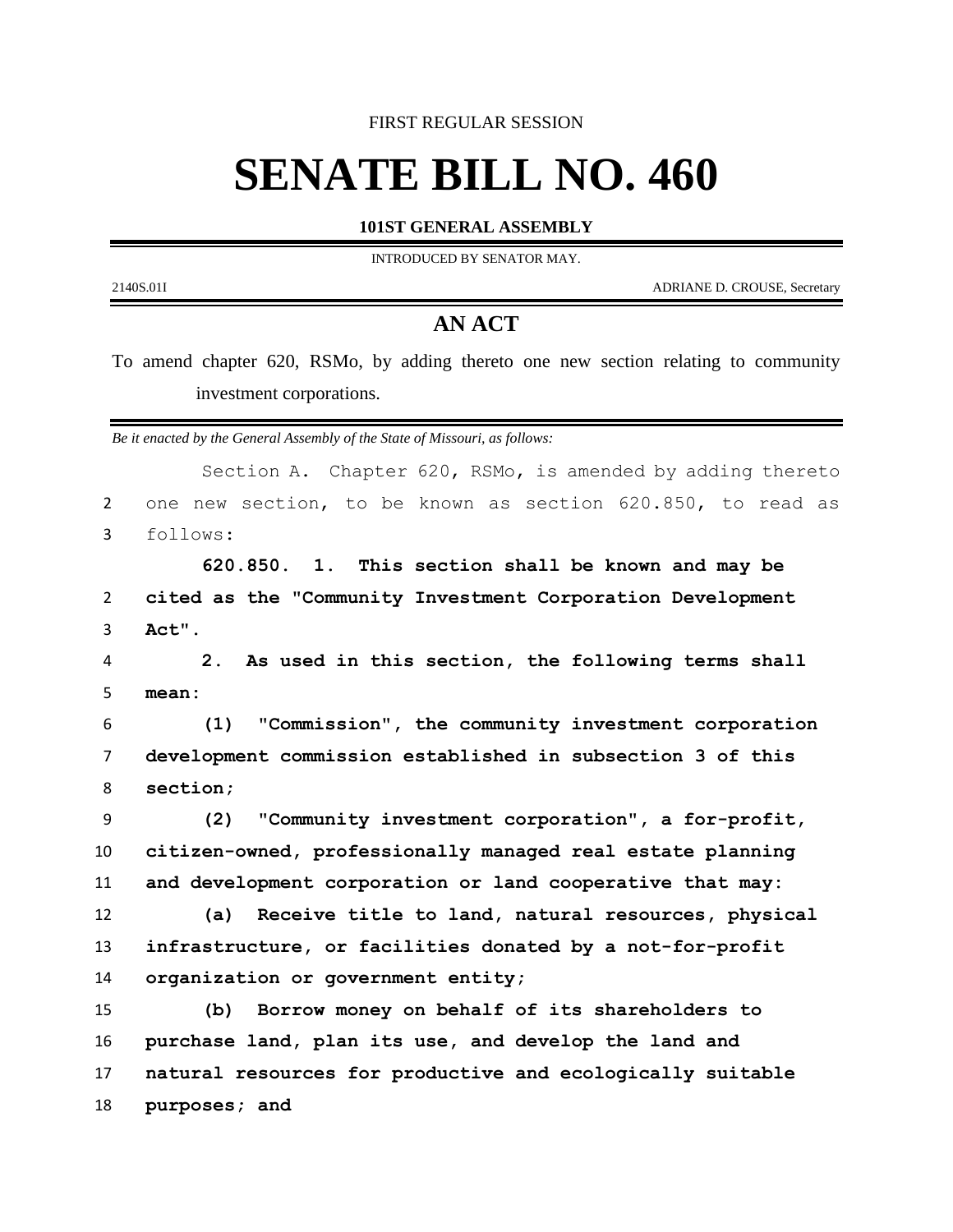**(c) Enable each citizen whose principal residence is situated in a local or regional area for which future development will be controlled by a community investment corporation to acquire, free as a right of citizenship, an equal, lifetime, non-transferable, private property ownership stake in local land use and infrastructure development, share profits from land rentals, natural resource use or extraction revenues, and infrastructure user fees, and have a voice as an owner in the governance of future land development in the community;**

 **(3) "Department", the Missouri department of economic development.**

 **3. (1) There is hereby established within the department the community investment corporation development commission.**

 **(2) The commission shall consist of eleven members to be appointed by the governor, with the advice and consent of the senate, one of whom shall be designated as chair of the commission at the time of appointment.**

 **(3) Of the members initially appointed, three members shall serve a term of one year, three members shall serve a term of two years, three members shall serve a term of three years, and two members, one of whom shall be the chair, shall serve a term of four years. Thereafter, all terms shall be for four years.**

 **4. (1) The commission may begin to conduct business upon the appointment of a majority of the voting members, including the chair. The commission may adopt bylaws, and may establish committees and officers as it deems necessary.**

 **(2) A majority of members of the commission shall constitute a quorum, and meetings of the commission shall be subject to the provisions of chapter 610. The commission**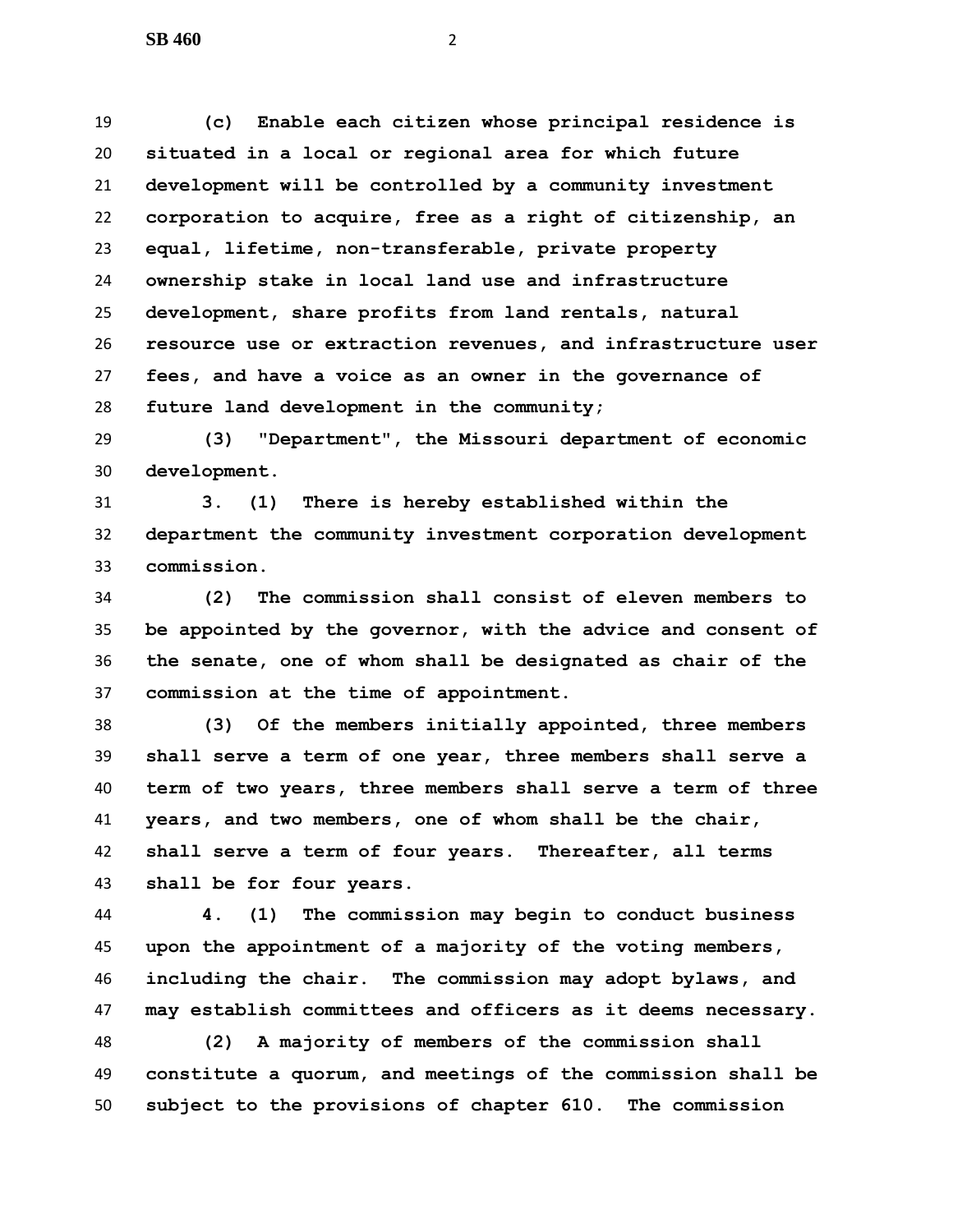**shall afford an opportunity for public comment at each public meeting.**

 **(3) All members of the commission shall serve without compensation for such service, but shall be reimbursed for all necessary and actual expenses incurred by them in the performance of their official duties.**

 **(4) Subject to appropriation, the department shall provide staff and administrative support services to the commission.**

 **5. The commission shall gather information and make annual reports of recommendations to the governor and to the general assembly regarding the establishment and operation of community investment corporations. The reports shall include recommendations concerning, without limitation:**

 **(1) The establishment of policies regarding community investment corporations;**

 **(2) The approval of community investment corporations throughout the state;**

 **(3) The establishment of guidelines for citizens of localities to petition for local referenda to create community investment corporations and to determine the participation plan for allocation, shareholder governance, and ownership rights, the issuance and cancellation of shares of community investment corporations, and the disposition of assets in the event of the dissolution of a community investment corporation;**

 **(4) The establishment of tax reforms that encourage the use and effectiveness of community investment corporations through the exemption from all state and local taxes on the holdings of land, natural resources, improvements, other tangible and intangible assets, undistributed capital gains, and undistributed profits,**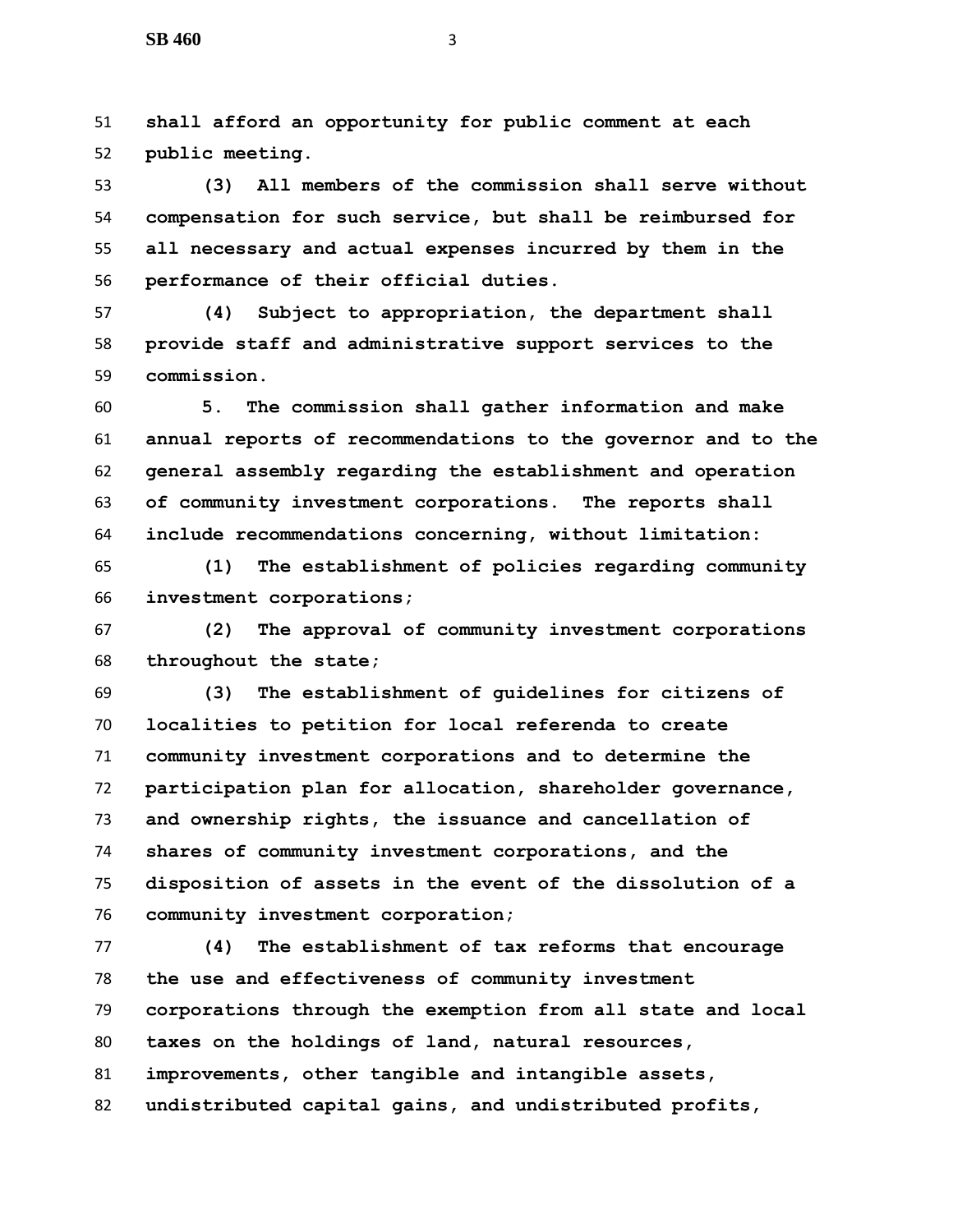**provided that at least ninety percent of the annual profits are distributed as taxable dividends, other forms of taxable distributions to its shareholders and workers, and debt service payments on its loans;**

 **(5) The rendering of assistance to localities on problems, concerns, and issues related to the development of community investment corporations;**

 **(6) The undertaking of studies and gathering information and data to accomplish the purposes as set forth in this section and to formulate and present recommendations to the governor and the general assembly;**

 **(7) Applying for, accepting, and expending gifts, grants, loans, or donations from public, quasi-public, or private sources, including any matching funds as may be designated in an appropriation to the department, to enable the commission to carry out its purpose; and**

 **(8) Accounting annually on its fiscal activities, including any matching funds received or expended by the commission.**

 **6. (1) Subject to appropriation, the department shall develop and maintain a program to make grants to communities seeking to establish community investment corporations and encourage them to become self-sustaining from land rentals and other fees within the first five years of their formation. The procedures for grant application shall be established by the department by rule.**

 **(2) The commission shall seek funding from local, state, federal, and private sources to make grants and loans and otherwise enhance the development of community investment corporations. The department shall advise the commission of all available sources of funding for economic development that it is aware of and shall assist the**